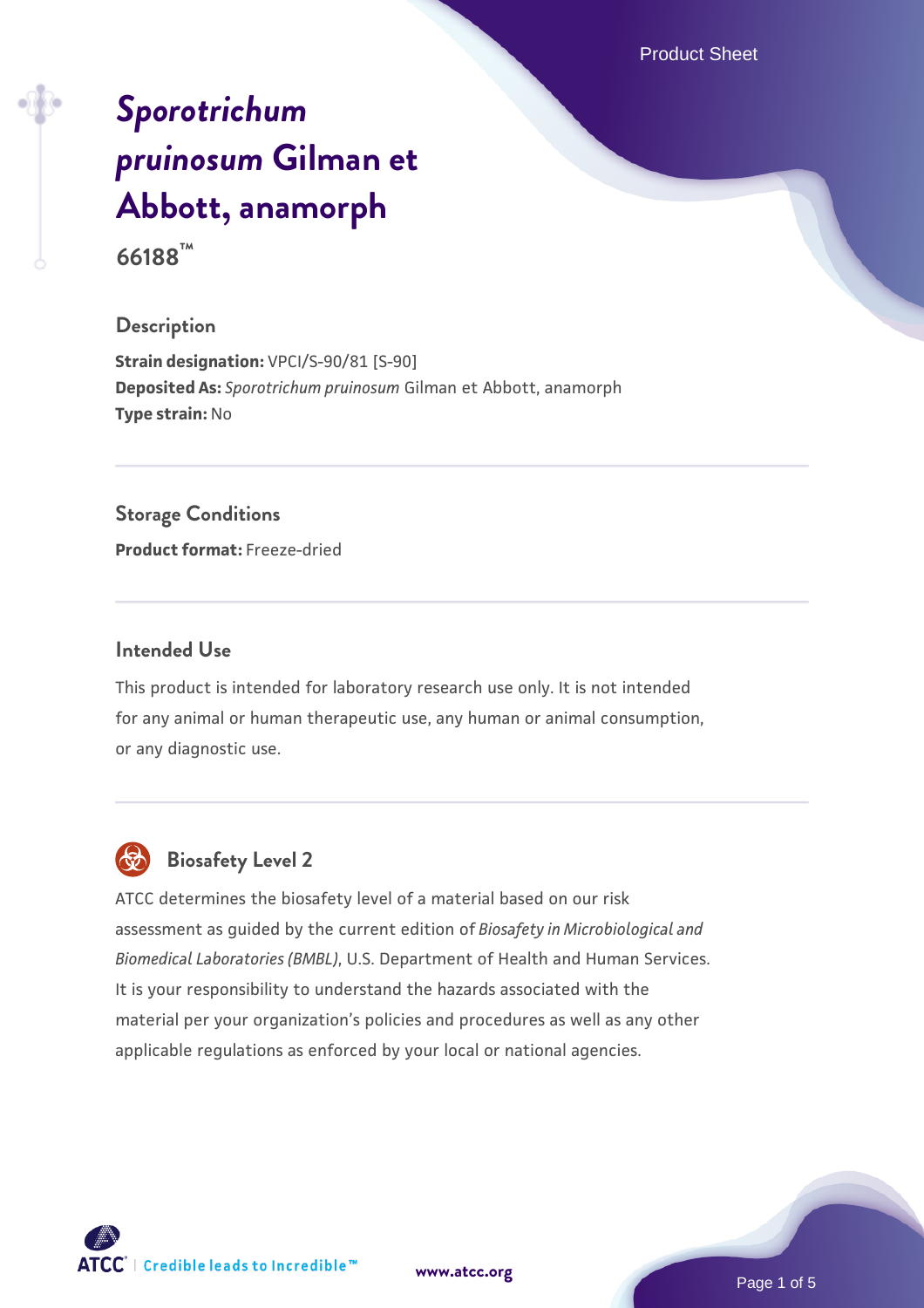ATCC highly recommends that appropriate personal protective equipment is always used when handling vials. For cultures that require storage in liquid nitrogen, it is important to note that some vials may leak when submersed in liquid nitrogen and will slowly fill with liquid nitrogen. Upon thawing, the conversion of the liquid nitrogen back to its gas phase may result in the vial exploding or blowing off its cap with dangerous force creating flying debris. Unless necessary, ATCC recommends that these cultures be stored in the vapor phase of liquid nitrogen rather than submersed in liquid nitrogen.

# **Certificate of Analysis**

For batch-specific test results, refer to the applicable certificate of analysis that can be found at www.atcc.org.

# **Growth Conditions**

**Medium:**  [ATCC Medium 336: Potato dextrose agar \(PDA\)](https://www.atcc.org/-/media/product-assets/documents/microbial-media-formulations/3/3/6/atcc-medium-336.pdf?rev=d9160ad44d934cd8b65175461abbf3b9) **Temperature:** 24°C

# **Material Citation**

If use of this material results in a scientific publication, please cite the material in the following manner: *Sporotrichum pruinosum* Gilman et Abbott, anamorph (ATCC 66188)

# **References**



**[www.atcc.org](http://www.atcc.org)**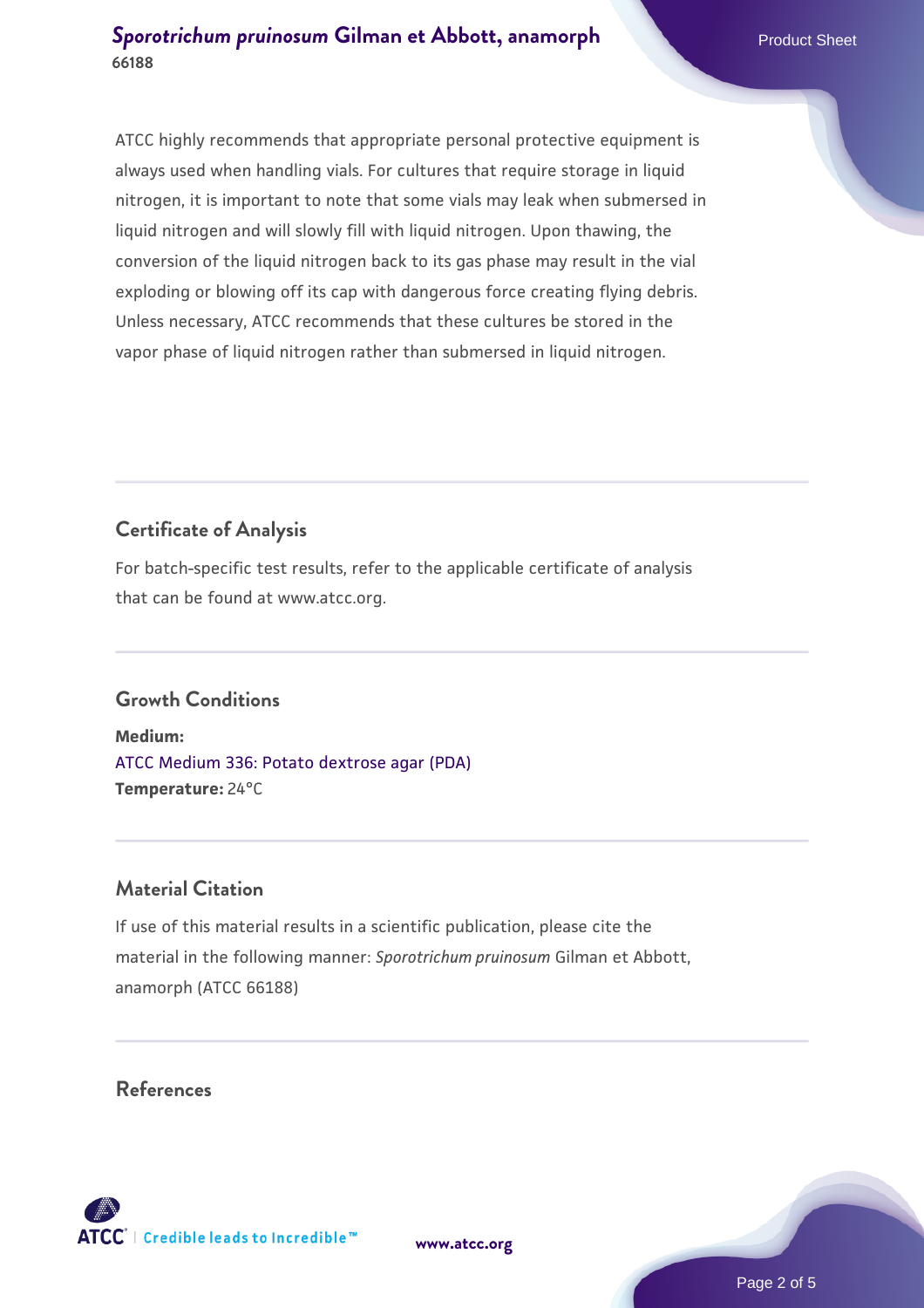References and other information relating to this material are available at www.atcc.org.

## **Warranty**

The product is provided 'AS IS' and the viability of ATCC® products is warranted for 30 days from the date of shipment, provided that the customer has stored and handled the product according to the information included on the product information sheet, website, and Certificate of Analysis. For living cultures, ATCC lists the media formulation and reagents that have been found to be effective for the product. While other unspecified media and reagents may also produce satisfactory results, a change in the ATCC and/or depositor-recommended protocols may affect the recovery, growth, and/or function of the product. If an alternative medium formulation or reagent is used, the ATCC warranty for viability is no longer valid. Except as expressly set forth herein, no other warranties of any kind are provided, express or implied, including, but not limited to, any implied warranties of merchantability, fitness for a particular purpose, manufacture according to cGMP standards, typicality, safety, accuracy, and/or noninfringement.

#### **Disclaimers**

This product is intended for laboratory research use only. It is not intended for any animal or human therapeutic use, any human or animal consumption, or any diagnostic use. Any proposed commercial use is prohibited without a license from ATCC.

While ATCC uses reasonable efforts to include accurate and up-to-date information on this product sheet, ATCC makes no warranties or representations as to its accuracy. Citations from scientific literature and patents are provided for informational purposes only. ATCC does not warrant

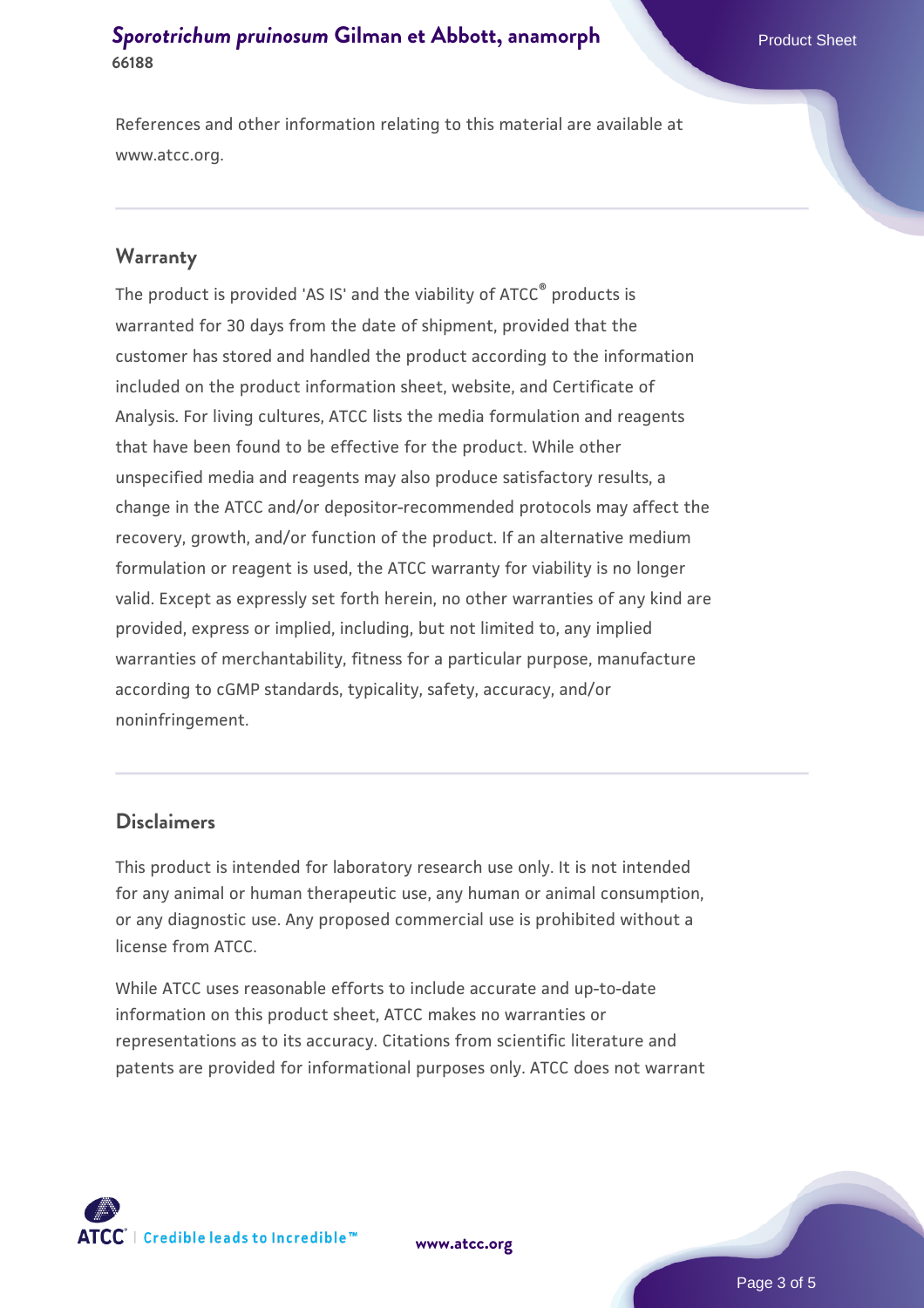that such information has been confirmed to be accurate or complete and the customer bears the sole responsibility of confirming the accuracy and completeness of any such information.

This product is sent on the condition that the customer is responsible for and assumes all risk and responsibility in connection with the receipt, handling, storage, disposal, and use of the ATCC product including without limitation taking all appropriate safety and handling precautions to minimize health or environmental risk. As a condition of receiving the material, the customer agrees that any activity undertaken with the ATCC product and any progeny or modifications will be conducted in compliance with all applicable laws, regulations, and guidelines. This product is provided 'AS IS' with no representations or warranties whatsoever except as expressly set forth herein and in no event shall ATCC, its parents, subsidiaries, directors, officers, agents, employees, assigns, successors, and affiliates be liable for indirect, special, incidental, or consequential damages of any kind in connection with or arising out of the customer's use of the product. While reasonable effort is made to ensure authenticity and reliability of materials on deposit, ATCC is not liable for damages arising from the misidentification or misrepresentation of such materials.

Please see the material transfer agreement (MTA) for further details regarding the use of this product. The MTA is available at www.atcc.org.

# **Copyright and Trademark Information**

© ATCC 2021. All rights reserved. ATCC is a registered trademark of the American Type Culture Collection.

# **Revision**

This information on this document was last updated on 2021-05-19

# **Contact Information**



**[www.atcc.org](http://www.atcc.org)**